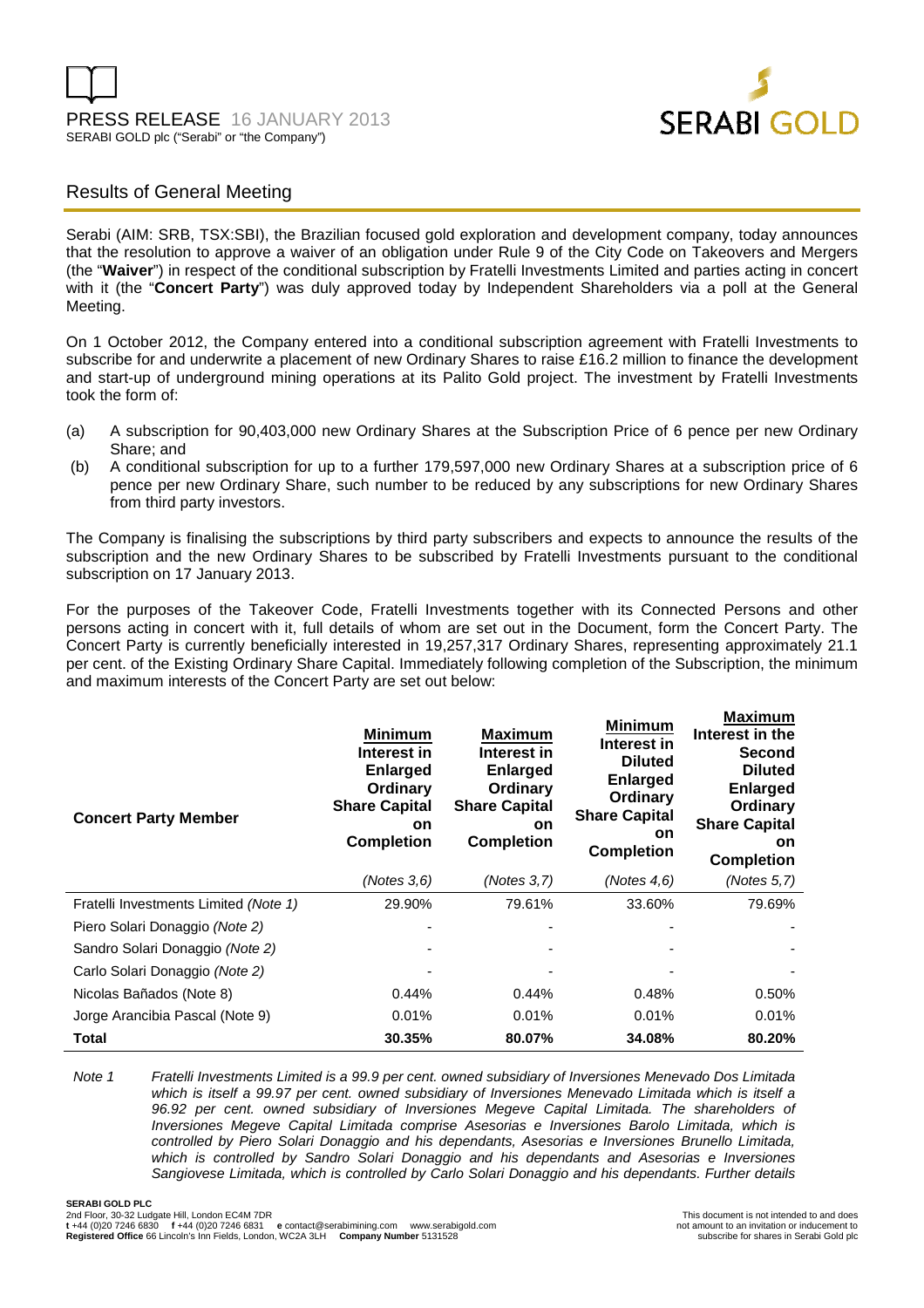

are set out below in paragraph 3 of Part B of Part II of the Document.

- Note 2 Piero Solari Donaggio, Sandro Solari Donaggio and Carlo Solari Donaggio are the sole directors and the ultimate beneficial shareholders of Fratelli Investments.
- Note 3 The Enlarged Ordinary Share Capital comprises the Existing Ordinary Shares and the Subscription Shares.
- Note 4 The Diluted Enlarged Ordinary Share Capital comprises the Existing Ordinary Shares, the Subscription Shares, the new Ordinary Shares issued on exercise of the Existing Warrants and the new Ordinary Shares issued on exercise of the New Warrants.
- Note 5 The Second Diluted Enlarged Ordinary Share Capital comprises the Existing Ordinary Shares, the Subscription Shares and the new Ordinary Shares issued on exercise of the Existing Warrants.
- Note 6 Assumes that third parties subscribe for all the Third Party Shares and that Fratelli Investments subscribes for the Minimum Subscription and receives the maximum number of New Warrants as an underwriting fee.
- Note 7 Assumes that there are no third party subscribers for the Subscription Shares and Fratelli Investments therefore subscribes for all the Subscription Shares issued by the Company pursuant to the Subscription Agreement.
- Note 8 Nicolas Banados, an attorney-in-fact of Fratelli Investments, directly owns 144,282 Ordinary Shares. In addition, Nicolas Banados is the beneficial owner of 50 per cent. of the share capital of Asesorias e Inversiones Asturias Limitada which beneficially owns 25 per cent. of the units in Fondo de Inversion Privado Santa Monica. Asesorias e Inversiones Asturias Limitada is interested in 159,665 Ordinary Shares and Fondo de Inversion Privado Santa Monica is interested in 1,300,000 Ordinary Shares and 216,666 Existing Warrants. Accordingly, Nicolas Banados is interested in aggregate, directly and indirectly, in 1,603,947 Ordinary Shares and 216,666 Existing Warrants.
- Note 9 Jorge Arancibia Pascal, an attorney-in-fact of Fratelli Investments, is the beneficial owner of 85 per cent. of the share capital of Asesorias e Inversiones Hipa Limitada which is interested in 37,370 Ordinary Shares.

Full details of the Concert Party's interest were set out in Part A of Part II of the Document.

**If on Completion of the Subscription the Concert Party holds less than 50 per cent. of the Company's voting share capital but more than 30 per cent., any further increases in the Concert Party's interests in Ordinary Shares following Completion will be subject to the provisions of Rule 9.** 

**If however, on Completion of the Subscription the Concert Party holds more than 50 per cent. of the Company's voting share capital, the Concert Party may be able to increase its aggregate shareholding in the Company without incurring any obligation under Rule 9 to make a general offer to the Company's other Shareholders. Under the Takeover Code, whilst each member of the Concert Party continues to be treated as acting in concert, each member will be able to increase further his respective percentage shareholding in the voting rights of the Company without incurring an obligation under Rule 9 to make a general offer to Shareholders to acquire the entire issued share capital of the Company. However, individual members of the Concert Party will not be able to increase their percentage shareholding through or between a Rule 9 threshold, without the consent of the Panel.** 

A further announcement will be made in due course on completion of the Subscription.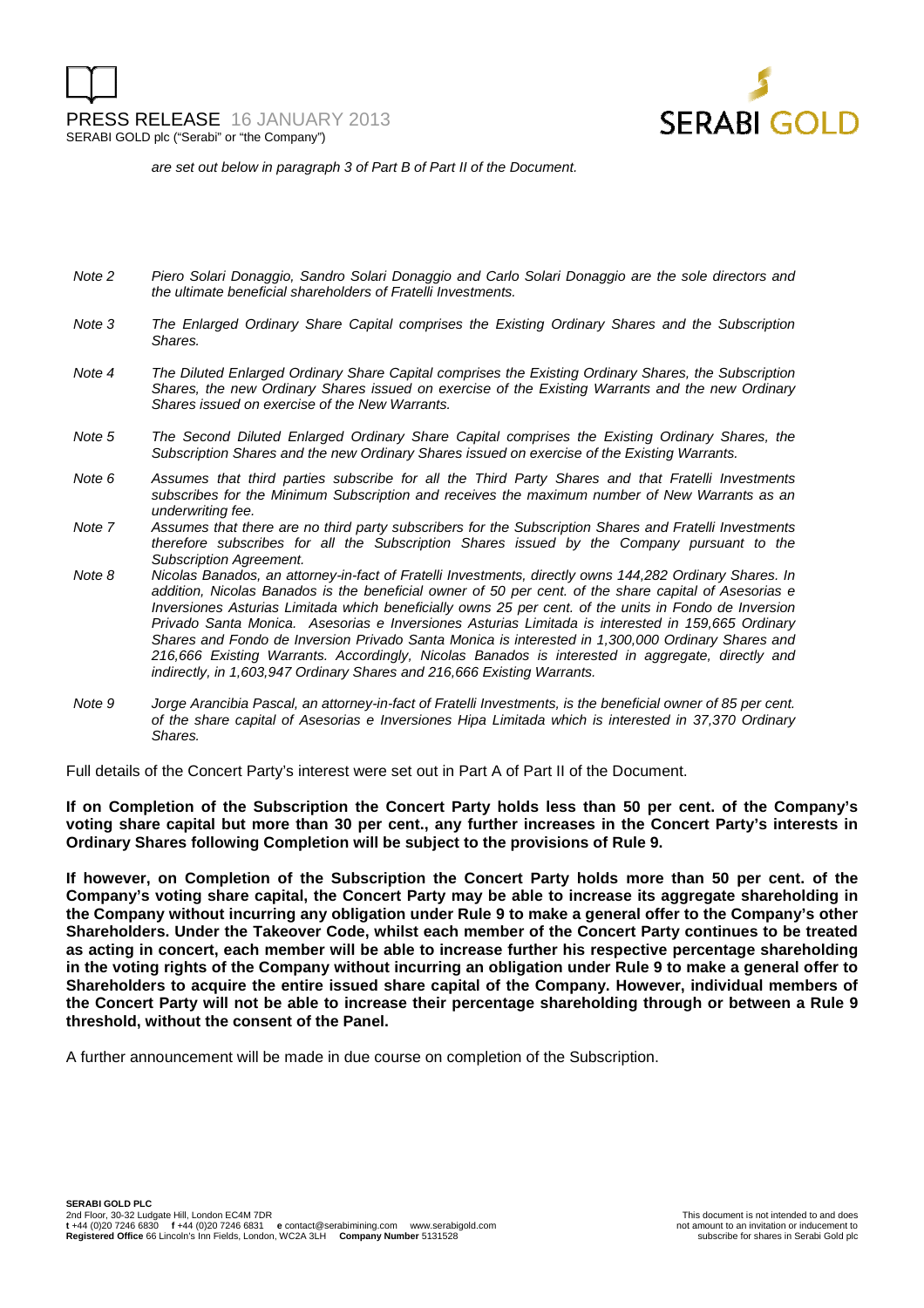# PRESS RELEASE 16 JANUARY 2013 SERABI GOLD plc ("Serabi" or "the Company")



### **Enquiries**

## **SERABI GOLD plc**

**Michael Hodgson t** +44 (0)20 7246 6830<br>Chief Executive **m** +44 (0)7799 473621 m +44 (0)7799 473621

**Clive Line** t +44 (0)20 7246 6830<br>Finance Director **m** +44 (0)7710 151692 m +44 (0)7710 151692

**e** contact@serabigold.com

www.serabigold.com

#### **BEAUMONT CORNISH Limited**

**Nominated Adviser**  Roland Cornish **t** +44 (0)20 7628 3396

Michael Cornish **t** +44 (0)20 7628 3396

### **FOX DAVIES CAPITAL Ltd**

**UK Broker** 

Simon Leathers **t** +44 (0)20 3463 5010<br>Jonathan Evans **t** +44 (0)20 3463 5010 t +44 (0)20 3463 5010

#### **BLYTH WEIGH COMMUNICATIONS LTD**

**UK Public Relations** 

Tim Blyth **t** +44 (0)20 7138 3204 Rob Kellner **t** +44 (0)20 7138 3204

Copies of this release are available from the Company's website at **www.serabigold.com** 

#### **APPENDIX 1 DEFINITIONS**

The following words and expressions apply throughout this announcement unless the context requires otherwise:

| "City Code" or "Takeover Code"<br>"Company" or "Serabi"<br>"Completion"<br>"Concert Party" | the City Code on Takeovers and Mergers, as updated from time to time<br>Serabi Gold plc<br>the Subscription being completed and Admission taking place<br>Fratelli Investments Limited, its Connected Persons and other persons acting in                                                                                                    |
|--------------------------------------------------------------------------------------------|----------------------------------------------------------------------------------------------------------------------------------------------------------------------------------------------------------------------------------------------------------------------------------------------------------------------------------------------|
| "Diluted Enlarged Ordinary Share<br>Capital"                                               | concert with it, as described in Part II of the Document<br>381,715,728 Ordinary Shares comprising the Existing Ordinary Shares, the<br>Subscription Shares, 2,487,499 new Ordinary Shares to be issued on full exercise of<br>the Existing Warrants and 17,959,700 new Ordinary Shares to be issued on full<br>exercise of the New Warrants |
| "Document"                                                                                 | the circular to Shareholders dated 11 December 2012 in relation to the proposals<br>including the notice of General Meeting                                                                                                                                                                                                                  |
| "Enlarged Ordinary Share Capital"                                                          | the issued equity share capital of the Company immediately following Admission<br>comprising the Existing Ordinary Share and the Subscription Shares                                                                                                                                                                                         |
| "Existing Ordinary Shares"                                                                 | the existing 91,268,529 issued Ordinary Shares as at the date of this announcement<br>and the Document                                                                                                                                                                                                                                       |
| "Existing Ordinary Share Capital"                                                          | the issued equity share capital of the Company as at the date of this announcement<br>and the Document                                                                                                                                                                                                                                       |
| "Existing Warrants"                                                                        | the existing 2,487,499 warrants to subscribe for new Ordinary Shares owned by<br>Fratelli Investments and Fondo de Inversion Privado Santa Monica as at the date of<br>the Document                                                                                                                                                          |
| "Fratelli Investments"                                                                     | Fratelli Investments Limited, a company registered in the Bahamas with registered<br>number 136,354 B                                                                                                                                                                                                                                        |
| "General Meeting"                                                                          | the general meeting of the Company convened for 10.00 a.m. on 16 January 2013,<br>the notice convening which was set out at the end of the Document                                                                                                                                                                                          |
| "New Warrants"                                                                             | up to 17,959,700 new Warrants to subscribe for new Ordinary Shares at a price of 10<br>pence per Ordinary Shares to be issued to Fratelli Investments pursuant to the<br><b>Subscription Agreement</b>                                                                                                                                       |
| "Ordinary Shares"                                                                          | the ordinary shares of 5 pence each in the capital of the Company                                                                                                                                                                                                                                                                            |
| "Panel"<br>"Rule 9"                                                                        | Panel on Takeover and Mergers<br>Rule 9 of the Takeover Code                                                                                                                                                                                                                                                                                 |
| "Rule 9 Offer"                                                                             | the requirement for a general offer to be made in accordance with Rule 9                                                                                                                                                                                                                                                                     |
| "Second Diluted Enlarged                                                                   | 363,756,028 Ordinary Shares comprising the Existing Ordinary Shares, the                                                                                                                                                                                                                                                                     |
| Ordinary Share Capital"                                                                    | Subscription Shares and 2,487,499 new Ordinary Shares to be issued on exercise of<br>the Existing Warrants                                                                                                                                                                                                                                   |
| "Shareholders"                                                                             | Person(s) who is/are registered holder(s) of Ordinary Shares from time to time                                                                                                                                                                                                                                                               |
| "Subscription"                                                                             | the conditional subscription by Fratelli Investments to subscribe for and underwrite a<br>placement of up to 270,000,000 new Ordinary Shares, further details of which are set<br>out in Part I of the Document                                                                                                                              |
| "Subscription Agreement"                                                                   | the agreement dated 1 October 2012 between (1) the Company and (2) Fratelli<br>Investments, further details of which are contained in Part IV of the Document                                                                                                                                                                                |
| SERABLGOLD PLC.                                                                            |                                                                                                                                                                                                                                                                                                                                              |